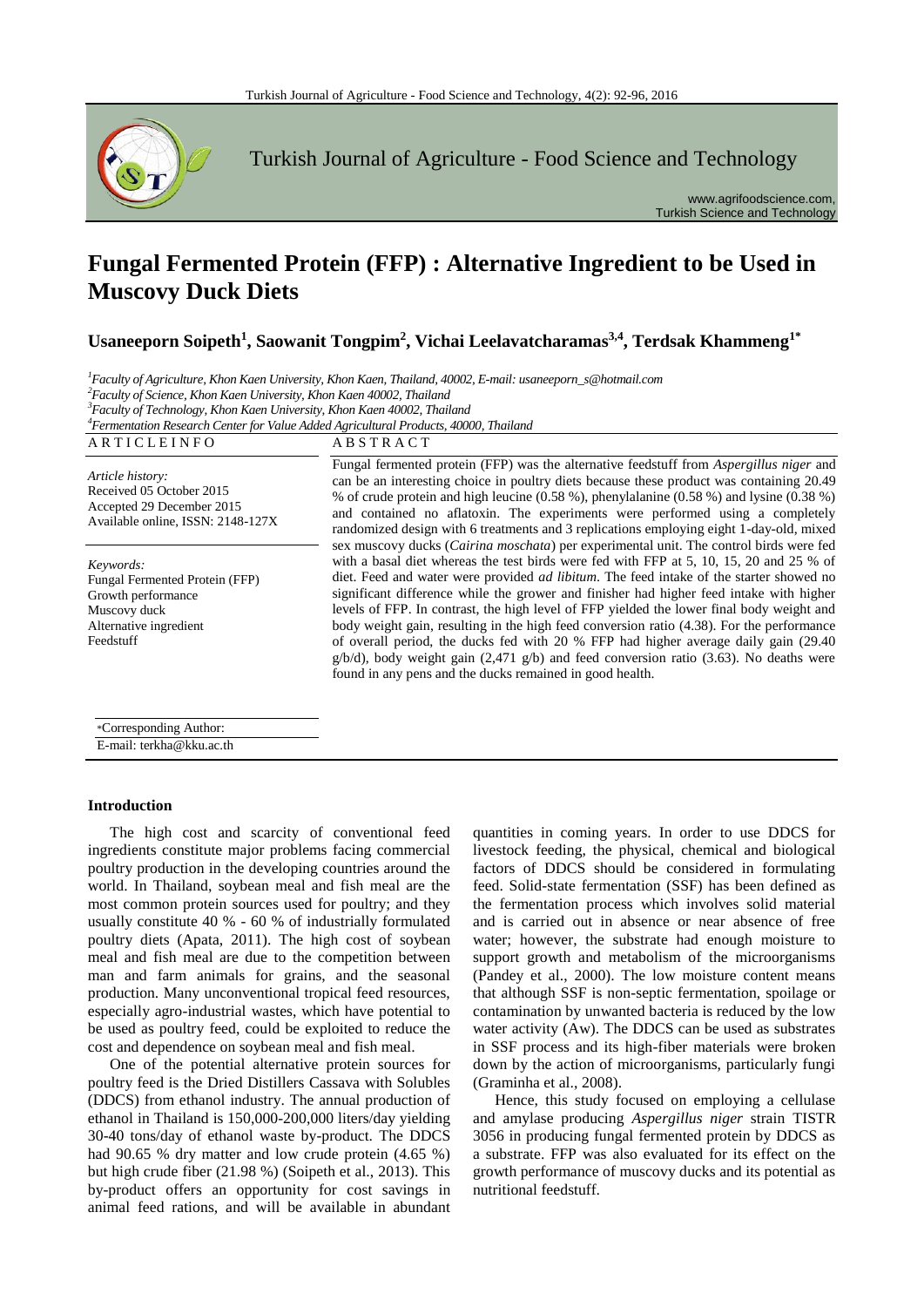## **Materials and Methods**

#### *Preparation of Fungal Fermented Protein*

*Aspergillus niger* TISTR 3056 was selected for this study based on its cellulase and amylase production (Soipeth et al., 2013; Soipeth, 2007). For a plastic box fermentor, 2,500 g of DDCS (dried in oven at 60°C and grinded mechanically with electric grinder to make in particle form to 4 meshes, sterilized at 121°C for 15 minutes) was in oculated in cleanroom and temperature control at 28°C with 25 ml of *A. niger* spore suspension  $(1x10<sup>8</sup>$  spores/ml) supplemented with 2,020 ml culture medium (KH<sub>2</sub>PO<sub>4</sub> 17.8 g, MgSO<sub>4</sub>.7H<sub>2</sub>O 9.5 g, citric acid 27.4 g, urea 70 g distilled water 1,000 ml and adjusted pH5). The initial pH was 5 and the initial moisture was 60% (Figure 1). After fermentation period (7 days), the FFP sample was collected for proximate analysis; soluble protein content was measured by using the folin method (Lowry et al., 1951) and amino acid compositions were analyzed using an AOAC official method 994.12, 988.15 (2000) by GC-MS; Oven 100°C hold 2 min, 10°C/min to 300°C hold 3 min and He carrier gas flow 1.0 mL/min Column HP 5MS Agilent technologies made in USA. 0.25 mm x 30m x 0.25 micron of film (Model 6890 N, Germany). Agilent technologies Model 5973 inert, USA; Scan 30 – 300 m/z, MS Quadrupole temperature 150°C and MS Source temperature 230°C). Aflatoxin measurement by HPLC according to the in-house method based on AOAC (acetonitrile and methanol, used for the mobile phase, Whatman filter paper (qualitative, 1) and a 0.45 µm were used for filtration.

#### *Animals and Experimental Design*

Total mixed sex of 144 muscovy ducks at the age of 1-day-old were obtained from Tha-pra Livestock Research and Breeding Center, Khon Kaen Province, Thailand. The experiment was used completely randomized design by 6 treatments and 3 replications. The ducklings were weighed and allocated to each of 18 pens in an enclosed house. Lighting was continuous. Litter were rice husks and an electric border in each pen provided heat at the appropriate temperature for 14 days to ducklings confined to a small area. The control birds were fed a basal diet, and the treatment fed with FFP 5, 10, 15, 20 and 25% of diet (Table 1-3). All diets were formulated to exceed the minimum nutrient requirements recommended by NRC (1994). Feed and water were given *ad libitum* for 84 days. Chemical compositions of diets were analyzed by proximate analysis (AOAC, 1984).

#### *Statistical Analysis*

The data from the feeding trial as daily feed intake (DFI), body weight gain (BWG), feed conversion ratio (FCR) and average daily gain (ADG) were subjected to one-way analysis of variance, and multiple comparisons among means were made by Duncan's multiple range tests using the SAS version 9.1 computer programs (SAS, 2008). All statements of differences were based on significance at P<0.05.



Figure 1 (a) Plastic box of 30 x 40 x 30 cm. (b) Bottom of the box was connected to a filtered air supply with rubber tube of 0.5 cm diameter. (c) The box was incubated in clean room. (d) Air flow was sterilized by passing through a 0.45 µm cellulose filter with air pump**.**

| Ingredient $(\%)$   |                |                | Level of FFP $(\%)$ |                |                |       |
|---------------------|----------------|----------------|---------------------|----------------|----------------|-------|
|                     | 0              | 5              | 10                  | 15             | 20             | 25    |
| <b>Yellow Corn</b>  | 44.5           | 41.4           | 38.45               | 35.53          | 32.25          | 29.35 |
| Soybean meal 44%    | 38.0           | 36.2           | 34.35               | 32.42          | 30.7           | 28.8  |
| <b>FFP</b>          | 0              |                | 10                  | 15             | 20             | 25    |
| Rice bran           | 9              | 9              | 9                   | 9              | 9              | 9     |
| Fish meal 55%       | $\mathfrak{D}$ | $\mathfrak{D}$ | $\overline{c}$      | $\mathfrak{D}$ | $\overline{c}$ | 2     |
| DCP (P18%)          | 0.85           | 0.85           | 0.85                | 0.85           | 0.85           | 0.85  |
| Limestone           | 0.5            | 0.5            | 0.5                 | 0.5            | 0.5            | 0.5   |
| Palm oil            | 3.25           | 3.2            | 3.05                | 2.9            | 2.9            | 2.7   |
| Sodium chloride     | 0.2            | 0.2            | 0.2                 | 0.2            | 0.2            | 0.2   |
| L-Lysine            | 0.6            | 0.6            | 0.6                 | 0.6            | 0.6            | 0.6   |
| Premix <sup>T</sup> |                |                |                     |                |                |       |
| Total (kg)          | 100            | 100            | 100                 | 100            | 100            | 100   |
| Total cost (USD/kg) | 0.51           | 0.48           | 0.45                | 0.42           | 0.40           | 0.40  |

<sup>1</sup>Mineral and vitamin premix (content per 100 kilograms of diet): MnO 60%, 1.333 g; ZnO 72%, 4.861 g; Na<sub>2</sub>SeO<sub>3</sub> 45%, 0.022 g; MgO 55%, 90.873 g; vitamin A, 250,000 IU; vitamin D<sub>3</sub>, 40,000 IU; vitamin E50, 1,000 IU; vitamin K<sub>3</sub> 51%, 0.98 g; vitamin B2 96%, 2.188; vitamin B<sub>3</sub> 96%, 0.521 g; vitamin B<sub>6</sub> 96%, 11.229 g, <sup>2</sup>Price of FFP = 0.14 USD/kg.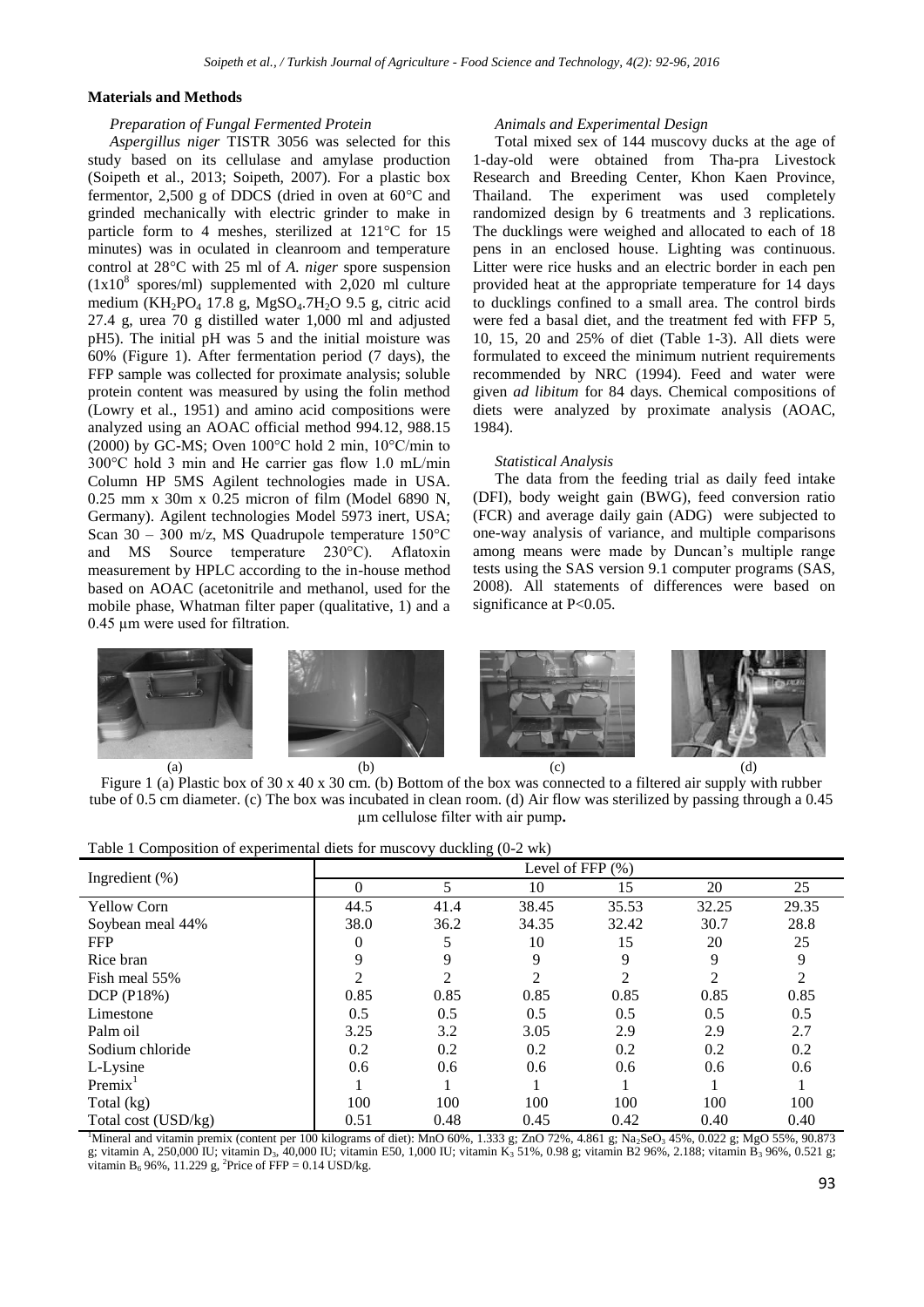|  | Table 2 Composition of experimental diets for growing muscovy duck (3-7 wk) |  |  |  |
|--|-----------------------------------------------------------------------------|--|--|--|
|  |                                                                             |  |  |  |

| Ingredient $(\%)$   | Level of FFP $(\%)$         |                |                |       |                |       |
|---------------------|-----------------------------|----------------|----------------|-------|----------------|-------|
|                     | $\Omega$                    | 5              | 10             | 15    | 20             | 25    |
| <b>Yellow Corn</b>  | 44.5                        | 41.4           | 38.45          | 35.53 | 32.25          | 29.35 |
| Soybean meal 44%    | 38.0                        | 36.2           | 34.35          | 32.42 | 30.7           | 28.8  |
| <b>FFP</b>          |                             |                | 10             | 15    | 20             | 25    |
| Rice bran           | 9                           | 9              | 9              | 9     | 9              | 9     |
| Fish meal 55%       | $\mathcal{D}_{\mathcal{L}}$ | $\mathfrak{D}$ | $\mathfrak{D}$ |       | $\mathfrak{D}$ | 2     |
| DCP (P18%)          | 0.85                        | 0.85           | 0.85           | 0.85  | 0.85           | 0.85  |
| Limestone           | 0.5                         | 0.5            | 0.5            | 0.5   | 0.5            | 0.5   |
| Palm oil            | 3.25                        | 3.2            | 3.05           | 2.9   | 2.9            | 2.7   |
| Sodium chloride     | 0.2                         | 0.2            | 0.2            | 0.2   | 0.2            | 0.2   |
| L-Lysine            | 0.6                         | 0.6            | 0.6            | 0.6   | 0.6            | 0.6   |
| Premix <sup>T</sup> |                             |                |                |       |                |       |
| Total (kg)          | 100                         | 100            | 100            | 100   | 100            | 100   |
| Total cost (USD/kg) | 0.51                        | 0.48           | 0.45           | 0.45  | 0.40           | 0.40  |

<sup>1</sup>Mineral and vitamin premix (content per 100 kilograms of diet): MnO 60%, 1.333 g; ZnO 72%, 4.861 g; Na<sub>2</sub>SeO<sub>3</sub> 45%, 0.022 g; MgO 55%, 90.873 g; vitamin A, 250,000 IU; vitamin D<sub>3</sub>, 40,000 IU; vitamin E50, 1,000 IU; vitamin K<sub>3</sub> 51%, 0.98 g; vitamin B2 96%, 2.188; vitamin B<sub>3</sub> 96%, 0.521 g; vitamin  $B_6$  96%, 11.229 g, <sup>2</sup>Price of FFP = 0.14 USD/kg.

Table 3 Composition of experimental diets for finishing muscovy duck (8-12 wk)

|                     |      | Level of FFP $(\% )$ |      |       |      |       |  |
|---------------------|------|----------------------|------|-------|------|-------|--|
| Ingredient $(\%)$   | 0    | 5.                   | 10   | 15    | 20   | 25    |  |
| <b>Yellow Corn</b>  | 61.8 | 58.85                | 55.8 | 52.87 | 49.7 | 46.63 |  |
| Soybean meal 44%    | 20.6 | 18.75                | 16.9 | 15.03 | 13.2 | 11.37 |  |
| <b>FFP</b>          | 0    | 5                    | 10   | 15    | 20   | 25    |  |
| Rice bran           | 9    | 9                    | 9    | 9     | 9    | 9     |  |
| Fish meal 55%       |      |                      |      |       |      |       |  |
| DCP (P18%)          | 1.5  | 1.5                  | 1.5  | 1.5   | 1.5  | 1.5   |  |
| Limestone           | 1.4  | 1.4                  | 1.4  | 1.4   | 1.4  | 1.4   |  |
| Palm oil            | 2.9  | 2.7                  | 2.6  | 2.4   | 2.4  | 2.3   |  |
| Sodium chloride     | 0.2  | 0.2                  | 0.2  | 0.2   | 0.2  | 0.2   |  |
| L-Lysine            | 0.6  | 0.6                  | 0.6  | 0.6   | 0.6  | 0.6   |  |
| Premix <sup>T</sup> |      |                      |      |       |      |       |  |
| Total (kg)          | 100  | 100                  | 100  | 100   | 100  | 100   |  |
| Total cost (USD/kg) | 0.45 | 0.42                 | 0.42 | 0.40  | 0.37 | 0.34  |  |

<sup>1</sup>Mineral and vitamin premix (content per 100 kilograms of diet): MnO 60%, 1.333 g; ZnO 72%, 4.861 g; Na<sub>2</sub>SeO<sub>3</sub> 45%, 0.022 g; MgO 55%, 90.873 g; vitamin A, 250,000 IU; vitamin D<sub>3</sub>, 40,000 IU; vitamin E50, 1,000 IU; vitamin K<sub>3</sub> 51%, 0.98 g; vitamin B2 96%, 2.188; vitamin B<sub>3</sub> 96%, 0.521 g; vitamin  $B_6$  96%, 11.229 g, <sup>2</sup>Price of FFP = 0.14 USD/kg.

#### **Results and Discussions**

The FFP from plastic box fermentor had 20.49% of crude protein, dry matter 70.37 %, ether extract 0.56%, crude fiber 15.04%, ash 11.28% and gross energy 3.039.98 kcal/kg. True protein was 19.86% (Table 4). The FFP has high leucine, phenylalanine and lysine. No aflatoxin detected. The daily feed intake of the starter showed no significant difference but the grower and finisher had higher feed intake with higher levels of FFP. In contrast, the high level of FFP (25%) yielded the lower final body weight and body weight gain (P<0.05), resulting in the highly feed conversion ratio (4.38). According to the performance of overall period, the Muscovy ducks fed with 20% of FFP had higher average daily gain and body weight gain (29.40 g/b/d and 2,471  $g/b$ ) and feed conversion ratio was 3.63 (P<0.05).

This fungus grew well on the surface of the particle and penetrates through the inter-particle spaces to the depth of the bed. The fungal fermentation performed best at pH 5, 28-30°C, 60% initial moisture and inoculum of

1x10<sup>8</sup> fungal spores/ml, so FFP was 20.49% crude protein. FFP had high leucine, phenylalanine and lysine content (Table 5). Lysine content of FFP (0.38%) was higher than corn meal (0.25%). Any types of aflatoxin were not detected by HPLC (Table 6).

The *A. niger* TISTR 3056 was selected and used in solid-state fermentation. After fermentation, the crude protein content increased from 9% to 20.49%, which could be used as protein source in animal rations. Sadaf et al. (2005) reported that majority of *Aspergillus* sp. and *Penicillium* sp. was found to have cellulolytic activity. The FDA in the United States has accepted numerous enzymes for food use: in the early 1960s the FDA issued opinion letters recognizing that α-amylase, cellulase, amyloglucosidase, catalase, glucose oxidase, lipase and pectinase from *A. niger* could be 'generally regarded as safe' (GRAS) under the condition that non-pathogenic and non-toxigenic strains and current good manufacturing practices be used in production. These results showed that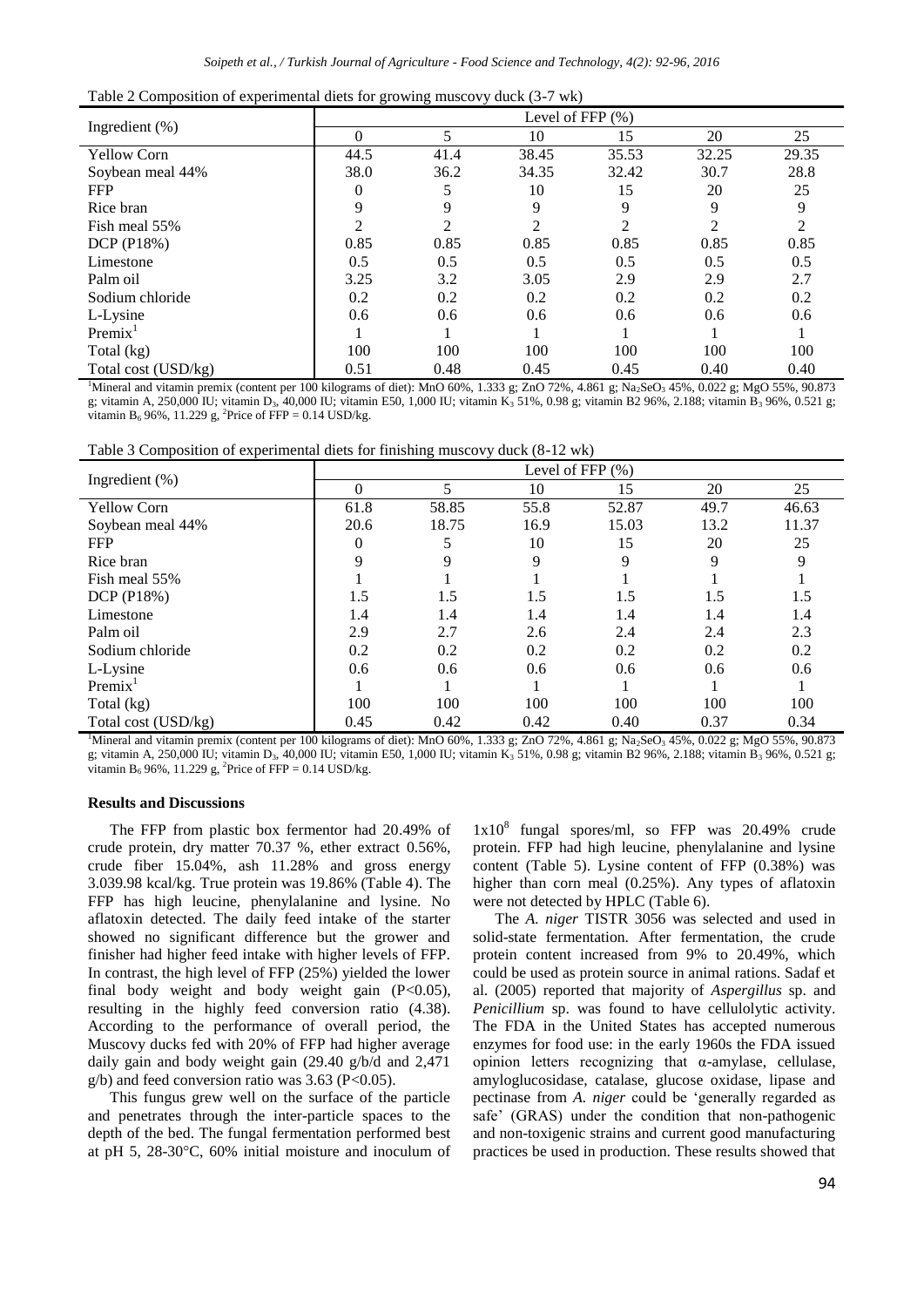no detection of all types of aflatoxin was found.

The high feed intake with high levels of FFP may have occurred as a result of the flavor compounds produced during SSF which improved the palatability of the fermented meal (Feron et al., 1996). These results were in agreement with those obtained by Wang et al. (2008) who found that at 14 days post hatch of chick, the higher levels of DDGS numerically reduced the body weight at 35, 42 and 49 days, being reduced gradually as DDGS level increased. The improvements in body weight gain of duck fed with the FFP like the enzyme supplement could be ascribed to the increase in nutrient digestibility. The FFP has already fermented and digested crude fiber by amylase and cellulase enzymes. These results supported by Abudabos (2010) who reported that fermented by-products by *Trichoderma virideculture* were significant increased in body weight gain of broilers.

The result of Odunsei et al. (2002) who found the fermented soybean meal was giving the improvement of protein as 52.04% and the decreasing crude fiber around 42.03% of the waste, but still limited to use in poultry ration.

These studies pointed out that the great advantage of SSF process is the extremely cheap raw material used as the main substrate. Therefore, SSF is certainly a good way of utilizing nutrient rich solid waste as a substrate.

There were no deaths in any pens and ducks remained in good health. The effects of experimental treatments on ducks' performance during the whole experimental period (1–84 days) were presented in Table **7**. Body weight gain (BWG), average daily gain (ADG) of ducks fed with 20% of FFP were significantly higher (P<0.05) and feed conversion ratio (FCR) was significantly lower (3.63) than ducks fed with the other diet.

Table 4 Chemical compositions of FFP by plastic box fermentor

| . .<br>Nutrients, %                               | <b>DDCS</b> | Control substrate | <b>FFP</b> |
|---------------------------------------------------|-------------|-------------------|------------|
| Dry matter, $DM^{\mathcal{T}}$                    | 90.65       | 60.55             | 90.37      |
| Crude protein, $CP^{2/}$                          | 4.65        | 9.14              | 20.49      |
| True protein <sup><math>2/*</math></sup>          | 2.87        | 4.76              | 19.86      |
| Ether extract, $EE^{2/3}$                         | 0.38        | 0.40              | 0.56       |
| Crude fiber, $CF2/$                               | 21.98       | 21.98             | 15.04      |
| $\text{Ash}^{2\ell}$                              | 28.78       | 28.78             | 11.28      |
| Gross energy, GE kcal/kg <sup>2/</sup>            | 3005.69     | 3008.87           | 3039.98    |
| Calcium, $Ca^{2/}$                                | -           | 0.54              | 0.66       |
| Phosphorus, $P^{2/3}$<br>$\overline{\phantom{a}}$ | -           | 0.65              | 0.75       |

<sup>1/</sup> air dry basis (%), <sup>2/</sup> dry matter basis (%), \*Folin method (Lowry et al., 1951)

| Types of Aflatoxin | <b>Test Results</b> | Level of Detection $(\mu g/kg)$ |
|--------------------|---------------------|---------------------------------|
| <b>B</b> 1         | Not detected        | 0.05                            |
| <b>B2</b>          | Not detected        | 0.10                            |
| G1                 | Not detected        | 0.05                            |
| G <sub>2</sub>     | Not detected        | 0.20                            |
| Total Aflatoxin    | Not detected        |                                 |

Table 6 Amino acid compositions of FFP

| $\mathbf{r}$<br>Amino acid profiles $^{1/}$ | Units $(mg/100g)$ | $(\%)$  |
|---------------------------------------------|-------------------|---------|
| Alanine                                     | 121.67            | 0.122   |
| Arginine                                    | < 5.00            | < 0.005 |
| Aspartic acid                               | 145.87            | 0.146   |
| Cystine                                     | < 5.00            | < 0.005 |
| Glutamic acid                               | 229.07            | 0.229   |
| Glycine                                     | 98.81             | 0.098   |
| Histidine                                   | 200.80            | 0.200   |
| Hydroxylysine                               | < 5.00            | < 0.005 |
| Isoleucine                                  | 308.64            | 0.309   |
| Leucine                                     | 581.71            | 0.582   |
| Lysine                                      | 379.80            | 0.380   |
| Methionine                                  | 45.31             | 0.045   |
| Phenylalanine                               | 582.06            | 0.582   |
| Proline                                     | 149.49            | 0.149   |
| Serine                                      | 51.39             | 0.051   |
| Threonine                                   | 45.91             | 0.046   |
| Tryptophan                                  | 40.44             | 0.040   |
| Tyrosine                                    | 325.15            | 0.325   |
| Valine                                      | 208.89            | 0.209   |